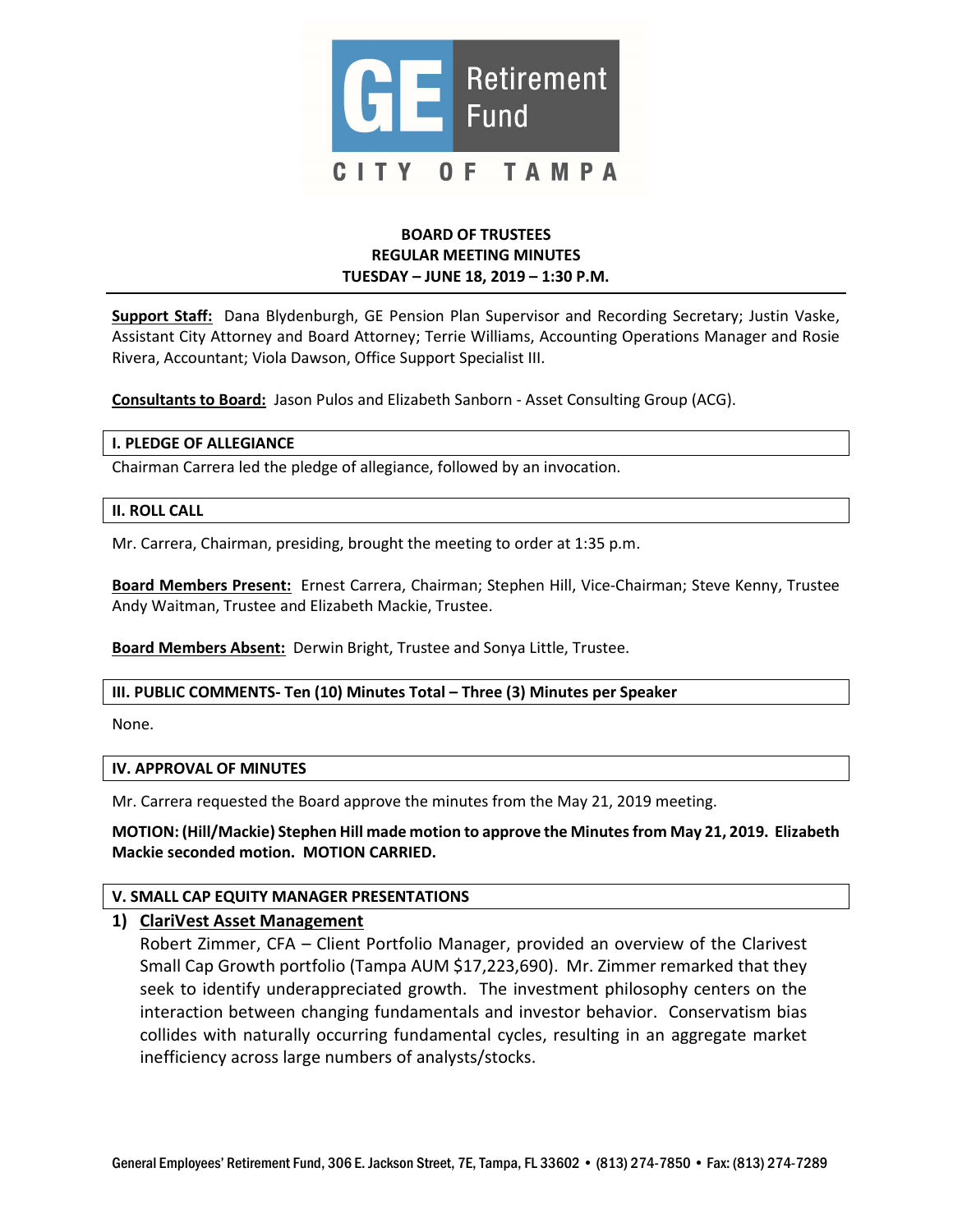

# 2) LMCG Investments

 Jenna Oliver - Director Client Services and Todd Vingers, CFA – Managing Director, Value Equities, provided an overview of the LMCG Small Cap Value portfolio (Tampa AUM \$17,094,475). Mr. Vingers remarked that the investment philosophy is a focus on stocks offering high probability of modest outperformance rather than a low probability of high outperformance with a belief that leading businesses selling at a discount to fair value have the potential to generate excess returns.

# 3) Wellington Management

 Leigh Crosby, CFA, CAIA - Account Manager and Sam Sanom - Investment Specialist, provided an overview of the Wellington Small Cap 2000 portfolio (Tampa AUM \$35,100,000). Ms. Crosby remarked that gains are realized by exploiting intra-industry dispersion. Further, dedicated bottom-up research can anticipate fundamental change and identify pricing anomalies.

### VI. NORTHERN TRUST PRESENTATION

 Claudiu Besoaga, Vice President, Relationship Manager, appeared before the board to provide a custody update. Northern Trust has \$8.2 trillion assets under custody, \$1.2 trillion assets under management, and \$6.3 trillion assets under administration. Northern Trust has earned the highest credit rating of any comparable U.S. based from Standard and Poors.

 Mr. Besoaga reported the key metrics of the Plan over the last twelve months. There are 18 custody accounts (6 separately managed & 12 one line assets and cash), 234 statements, 1 restructure event, 5,929 cash transactions, \$13,645,532 income collected, 1,355 security sales, 1,307 security purchases, 82 security movements, 472 paydowns, \$7,117.41 class actions proceeds, filed for 15 class actions.

### VII. STAFF REPORT

### 1) Portfolio Performance Review – May 2019

 As of May 31, 2019, the total fund value stood at approximately \$699 million. Fiscal Year-to-Date, as of May 31, 2019, the fund was down -1.51% gross of fees, coming in under the policy index decline of -1.19% for the same period. Over the ten-year period ending May 31, 2019, the fund was up 9.27% gross of fees annualized, outperforming the policy index returns of 8.86% for the same period.

# 2) June 2019 Liquidity Needs (Motion)

 To meet the Fund's liquidity needs for the month of May, ACG recommended the liquidation of \$5.1 million from the Fixed Income space, taking \$4.6 million from Taplin, Canida and Habacht and taking the remaining \$0.5 million from SSgA.

# MOTION: (Mackie/Kenny) Elizabeth Mackie made motion to approve the liquidity needs as recommended by ACG. Steve Kenny seconded motion. MOTION CARRIED.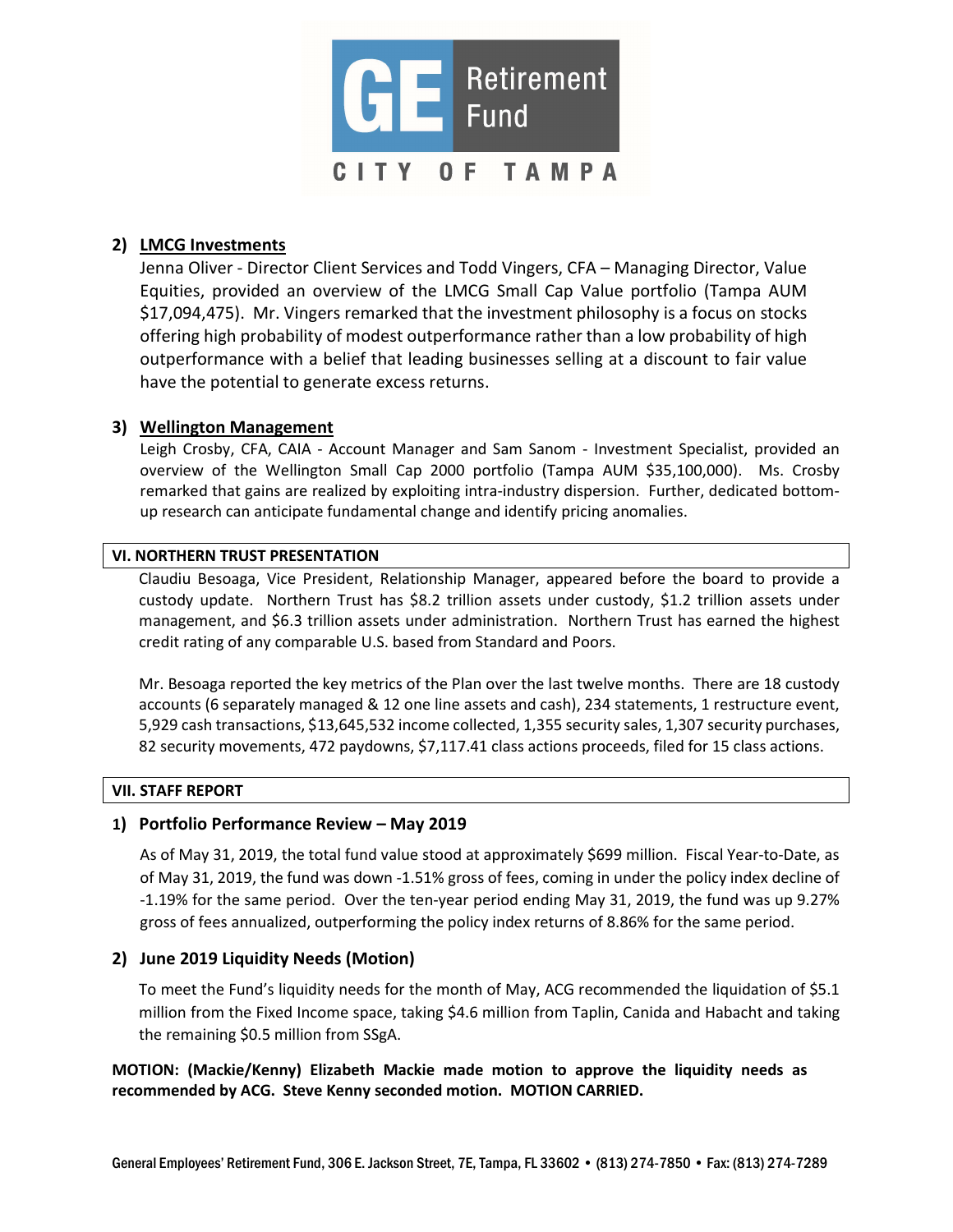

# 3) Updates from Dana Blydenburgh

Ms. Blydenburgh reminded the Trustees that the Financial Disclosure Forms are due on or before July 1. Forms are part of the annual governance required by the Florida Commission on Ethics.

 The FPPTA Conference will take place June 30 to July 3 in Orlando. Trustees can earn 5 CEU credits by attending this event. Registration is open.

 Negotiations on the Pension Application Software (PAS) are underway with anticipated implementation beginning fall 2019.

### VI. CONSENT AGENDA – RECEIVE & FILE ALL DOCUMENTS (MOTION)

 Ms. Blydenburgh advised that the Consent Agenda has been reviewed and the items listed are true, correct, and have been found to be accurate.

### Retirement Benefits & Estate Payments:

 Longevity Retirements, Deferred Retirements, DROP Applications, DROP Exits, Survivor Allowances, Estate Payments

### DROP Rates of Return

- 1) DROP Rate of Return for Period Oct. 1, 2018 Mar. 31, 2019 Option #1
- 2) DROP Rate of Return for Period Oct. 1, 2018 Mar. 31, 2019 Option #2
- 3) NT Gov't Short-Term Investment Fund Daily Rate of Return June 3, 2019

### Monthly Invoices:

1) City of Tampa Reimbursement – May 2019 - \$29,305.14

### Quarterly Invoices:

1) Wellington Management – Q1 2019 - #20190331-103079-A - \$53,343.37

### Miscellaneous Invoices:

- 1) CCS Marketing #115575 \$1,916.92
- 2) Division of Administrative Hearings #005153A \$114.75
- 3) Foster & Foster #14853 \$6,252.00

 MOTION: (Hill/Kenny) Stephen Hill made motion to approve the Consent Agenda and to Receive & File all Documents. Steve Kenny seconded motion. MOTION CARRIED.